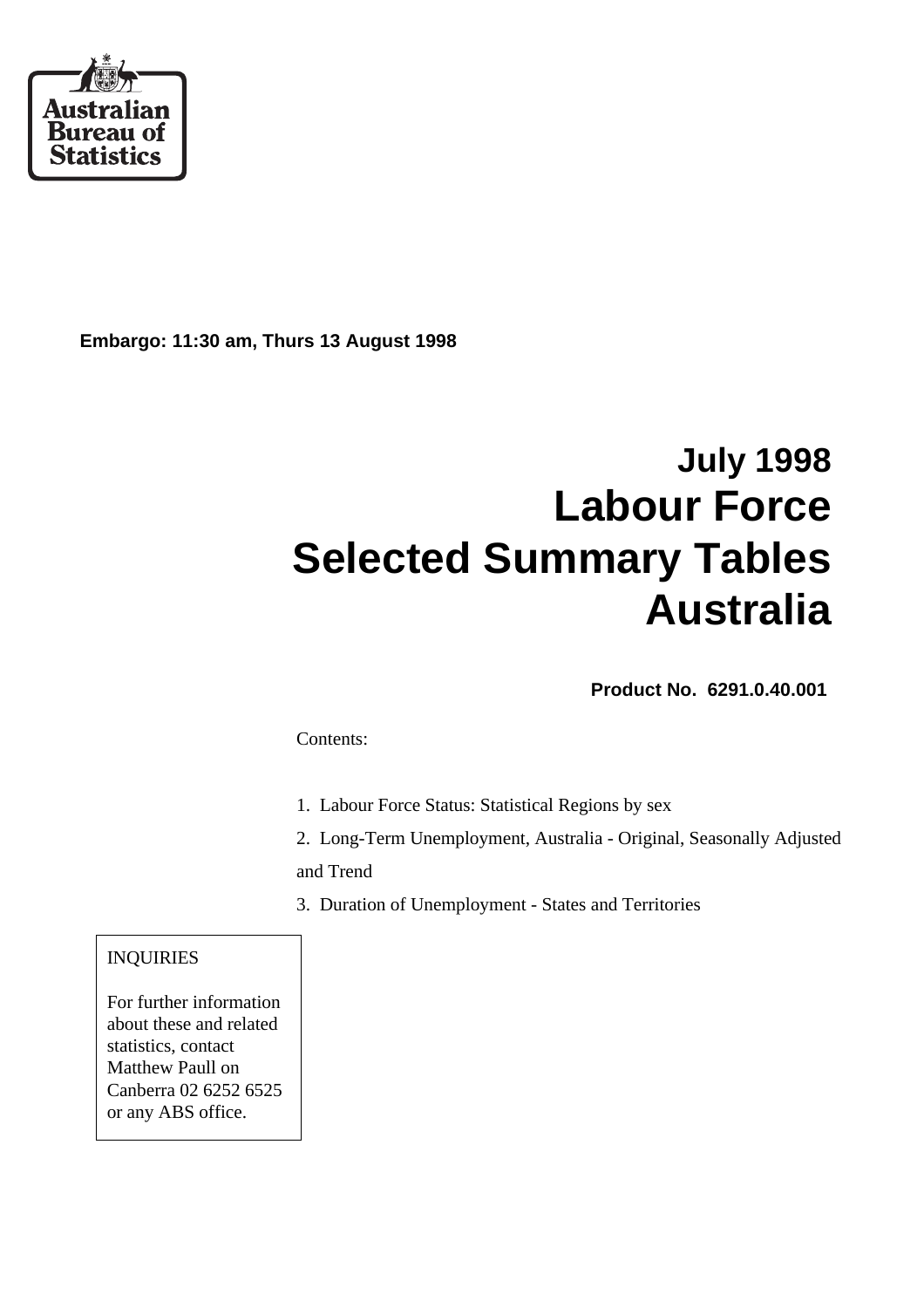|                                                        | Males    |           |              |                        | Females       |           |              |          | Persons                  |          |              |          |
|--------------------------------------------------------|----------|-----------|--------------|------------------------|---------------|-----------|--------------|----------|--------------------------|----------|--------------|----------|
|                                                        |          |           | Unemp-       | Partici-               |               |           | Unemp-       | Partici- |                          |          | Unemp-       | Partici- |
|                                                        |          | Unemp-    | loyment      | pation                 |               | Unemp-    | loyment      | pation   |                          | Unemp-   | loyment      | pation   |
|                                                        | Employed | loved     | rate         |                        | rate Employed | loved     | rate         |          | rate Employed            | loved    | rate         | rate     |
|                                                        |          | $-7000 -$ | - per cent - |                        |               | $-7000 -$ | - per cent - |          | $\overline{\phantom{a}}$ | $'000$ - | - per cent - |          |
|                                                        |          |           |              | <b>NEW SOUTH WALES</b> |               |           |              |          |                          |          |              |          |
| <b>NEW SOUTH WALES</b>                                 | 1,639.4  | 128.2     | 7.3          | 72.0                   | 1,255.2       | 88.7      | 6.6          | 52.9     | 2,894.6                  | 216.9    | 7.0          | 62.3     |
| Sydney Major Statistical Region                        | 1,063.2  | 59.9      | 5.3          | 73.8                   | 834.8         | 46.7      | 5.3          | 55.6     | 1,897.9                  | 106.6    | 5.3          | 64.5     |
| Inner Sydney and Inner Western Sydney Statistical      |          |           |              |                        |               |           |              |          |                          |          |              |          |
| Regions                                                | 118.6    | $*3.3$    | $*2.7$       | 71.6                   | 96.0          | 5.2       | 5.1          | 58.3     | 214.6                    | 8.5      | 3.8          | 64.9     |
| <b>Inner Sydney Statistical Region</b>                 | 73.1     | $*2.7$    | $*3.5$       | 72.7                   | 57.9          | $*2.9$    | $*4.8$       | 60.7     | 131.0                    | 5.6      | 4.1          | 66.8     |
| <b>Eastern Suburbs Statistical Region</b>              | 70.3     | $*2.7$    | $*3.7$       | 72.4                   | 64.6          | $*1.1$    | $*1.6$       | 62.9     | 134.9                    | 3.8      | 2.7          | 67.6     |
| St. George-Sutherland Statistical Region               | 110.9    | 4.6       | 4.0          | 75.9                   | 92.9          | $*2.9$    | $*3.0$       | 57.5     | 203.8                    | 7.5      | 3.5          | 66.3     |
| Canterbury-Bankstown Statistical Region                | 68.5     | 5.8       | 7.8          | 65.9                   | 52.7          | 3.3       | 5.9          | 46.6     | 121.2                    | 9.1      | 7.0          | 56.0     |
| Fairfield-Liverpool and Outer South Western Sydney     |          |           |              |                        |               |           |              |          |                          |          |              |          |
| <b>Statistical Regions</b>                             | 136.5    | 14.8      | 9.8          | 73.8                   | 98.2          | 11.3      | 10.3         | 52.6     | 234.8                    | 26.1     | 10.0         | 63.1     |
| Fairfield-Liverpool Statistical Region                 | 75.2     | 8.4       | 10.1         | 69.6                   | 54.3          | 5.3       | 8.9          | 48.3     | 129.5                    | 13.7     | 9.6          | 58.8     |
| Central Western Sydney Statistical Region              | 75.2     | 5.1       | 6.3          | 71.8                   | 52.8          | $*2.3$    | $*4.1$       | 47.4     | 128.0                    | 7.3      | 5.4          | 59.3     |
| Outer Western Sydney SR and Blacktown                  | 155.5    | 9.3       | 5.7          | 76.6                   | 113.7         | 8.4       | 6.9          | 57.5     | 269.2                    | 17.7     | 6.2          | 67.1     |
| Lower Northern Sydney Statistical Region               | 80.2     | $*2.5$    | $*3.0$       | 81.9                   | 72.4          | $*2.8$    | $*3.7$       | 67.9     | 152.7                    | 5.2      | 3.3          | 74.6     |
| Hornsby-Ku-ring-gai SR and Baulkham Hills              | 111.5    | $*3.1$    | $*2.7$       | 76.2                   | 89.5          | 4.4       | 4.7          | 57.0     | 201.0                    | 7.5      | 3.6          | 66.2     |
| Northern Beaches Statistical Region                    | 69.1     | 2.4       | 3.3          | 74.2                   | 53.5          | $*0.9$    | $*1.7$       | 56.3     | 122.6                    | 3.3      | 2.6          | 65.2     |
| Gosford-Wyong Statistical Region                       | 66.9     | 6.4       | 8.7          | 69.2                   | 48.3          | 4.1       | 7.8          | 47.1     | 115.2                    | 10.5     | 8.3          | 57.9     |
| Balance of New South Wales Major Statistical Region    | 576.2    | 68.3      | 10.6         | 69.0                   | 420.5         | 42.1      | 9.1          | 48.3     | 996.7                    | 110.3    | 10.0         | 58.5     |
| <b>Hunter Statistical Region</b>                       | 127.5    | 15.6      | 10.9         | 65.6                   | 92.5          | 9.4       | 9.2          | 44.6     | 220.0                    | 25.0     | 10.2         | 54.9     |
| <b>Newcastle Statistical Region Sector</b>             | 104.9    | 14.1      | 11.8         | 67.0                   | 75.9          | 7.6       | 9.1          | 46.0     | 180.8                    | 21.7     | 10.7         | 56.4     |
| Illawarra and South Eastern Statistical Regions(c)     | 151.6    | 14.7      | 8.9          | 69.5                   | 107.7         | 11.8      | 9.9          | 50.1     | 259.3                    | 26.6     | 9.3          | 59.8     |
| Illawarra Statistical Region                           | 100.6    | 12.9      | 11.4         | 69.9                   | 69.5          | 9.3       | 11.8         | 47.9     | 170.1                    | 22.3     | 11.6         | 58.8     |
| <b>Wollongong Statistical Region Sector</b>            | 73.1     | 11.5      | 13.6         | 72.9                   | 51.7          | 6.9       | 11.8         | 50.4     | 124.8                    | 18.4     | 12.9         | 61.6     |
| Richmond-Tweed and Mid-North Coast Statistical Regions | 88.5     | 21.0      | 19.2         | 64.0                   | 74.8          | 11.3      | 13.1         | 44.9     | 163.3                    | 32.3     | 16.5         | 53.9     |
| Northern, Far West-North Western and Central West      |          |           |              |                        |               |           |              |          |                          |          |              |          |
| <b>Statistical Regions</b>                             | 138.7    | 11.2      | 7.5          | 74.7                   | 98.8          | $*4.5$    | $*4.4$       | 53.7     | 237.5                    | 15.7     | 6.2          | 64.4     |
| Murray-Murrumbidgee Statistical Region                 | 70.0     | 5.8       | 7.6          | 72.0                   | 46.6          | 5.0       | 9.7          | 48.9     | 116.6                    | 10.8     | 8.5          | 60.4     |

**TABLE 1. LABOUR FORCE STATUS OF THE CIVILIAN POPULATION AGED 15 AND OVER: STATISTICAL REGIONS(a) BY SEX, JULY 1998(b)**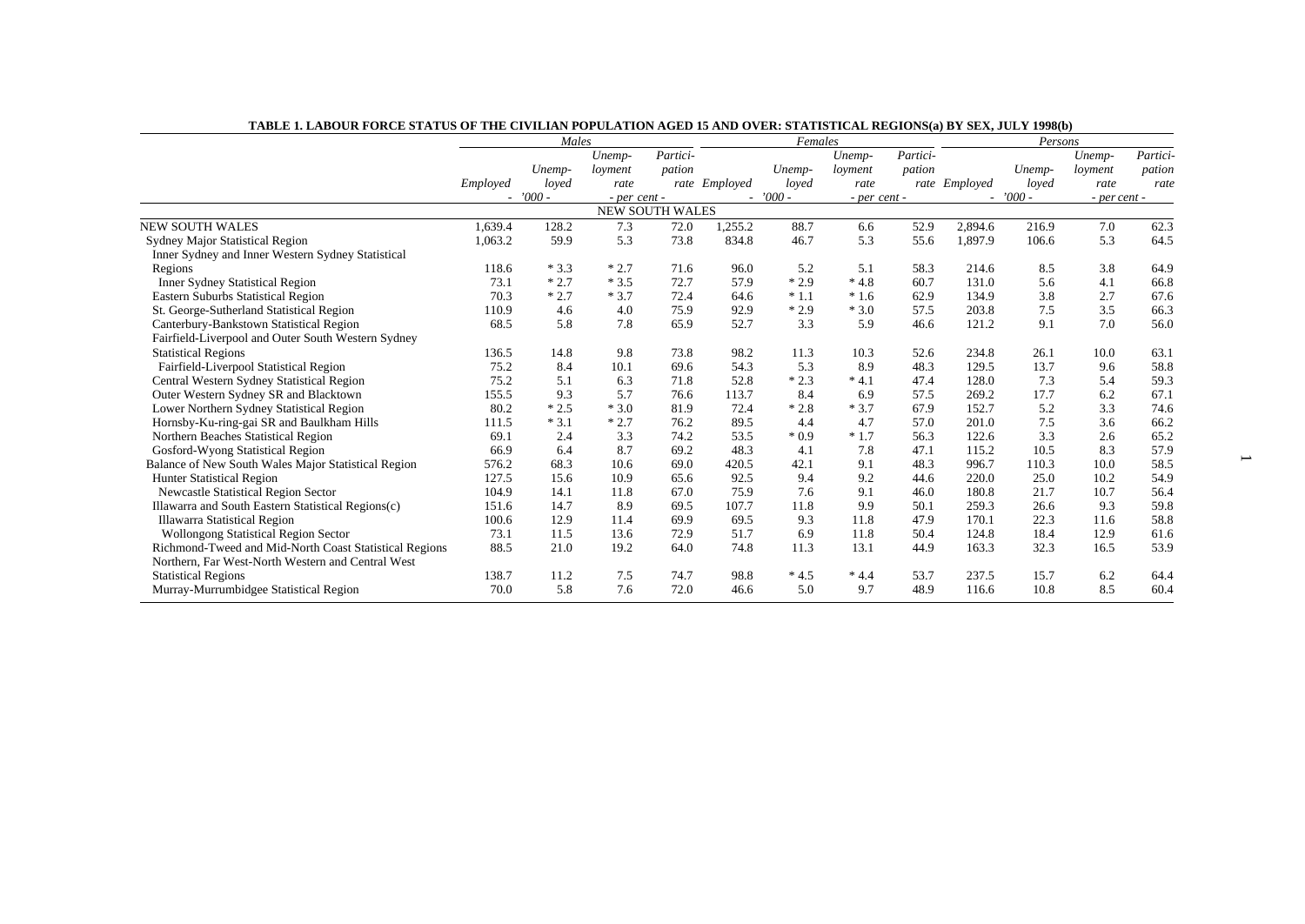|                                                          | Males    |           |              | Females         |               |           |              | Persons  |               |            |              |          |
|----------------------------------------------------------|----------|-----------|--------------|-----------------|---------------|-----------|--------------|----------|---------------|------------|--------------|----------|
|                                                          |          |           | Unemp-       | Partici-        |               |           | Unemp-       | Partici- |               |            | Unemp-       | Partici- |
|                                                          |          | Unemp-    | loyment      | pation          |               | Unemp-    | loyment      | pation   |               | Unemp-     | loyment      | pation   |
|                                                          | Employed | loyed     | rate         |                 | rate Employed | loyed     | rate         |          | rate Employed | loyed      | rate         | rate     |
|                                                          |          | $-7000 -$ | - per cent - |                 |               | $-7000 -$ | - per cent - |          |               | $- '000 -$ | - per cent - |          |
|                                                          |          |           |              | <b>VICTORIA</b> |               |           |              |          |               |            |              |          |
| <b>VICTORIA</b>                                          | 1,212.5  | 102.7     | 7.8          | 72.9            | 940.4         | 82.8      | 8.1          | 54.4     | 2,152.9       | 185.5      | 7.9          | 63.4     |
| Melbourne Major Statistical Region                       | 899.1    | 71.0      | 7.3          | 74.2            | 707.2         | 60.2      | 7.8          | 55.9     | 1,606.2       | 131.2      | 7.6          | 64.8     |
| Outer Western Melbourne Statistical Region               | 143.5    | 14.6      | 9.2          | 73.7            | 100.9         | 9.4       | 8.5          | 51.3     | 244.4         | 24.0       | 8.9          | 62.5     |
| North Western Melbourne Statistical Region               | 65.0     | 3.5       | 5.1          | 72.0            | 51.2          | 6.5       | 11.3         | 53.8     | 116.2         | 10.0       | 7.9          | 62.4     |
| <b>Inner Melbourne Statistical Region</b>                | 60.0     | 7.1       | 10.6         | 77.1            | 64.8          | 5.1       | 7.3          | 70.5     | 124.8         | 12.2       | 8.9          | 73.6     |
| North Eastern Melbourne Statistical Region               | 109.8    | 10.2      | 8.5          | 75.2            | 85.7          | 7.5       | 8.1          | 54.2     | 195.6         | 17.8       | 8.3          | 64.3     |
| Inner Eastern Melbourne Statistical Region               | 151.1    | 11.2      | 6.9          | 70.4            | 127.1         | 7.5       | 5.6          | 53.3     | 278.1         | 18.7       | 6.3          | 61.5     |
| Southern Melbourne Statistical Region                    | 103.8    | 7.4       | 6.7          | 74.0            | 82.8          | 6.3       | 7.0          | 55.9     | 186.5         | 13.7       | 6.9          | 64.7     |
| Outer Eastern Melbourne Statistical Region               | 117.6    | 6.6       | 5.3          | 81.5            | 90.0          | 5.1       | 5.3          | 63.3     | 207.6         | 11.7       | 5.3          | 72.4     |
| South Eastern Melbourne Statistical Region               | 90.7     | 6.4       | 6.6          | 73.9            | 64.3          | 9.1       | 12.4         | 56.8     | 155.0         | 15.5       | 9.1          | 65.4     |
| Mornington Peninsula Statistical Region                  | 57.6     | 4.0       | 6.4          | 70.6            | 40.4          | 3.6       | 8.3          | 50.3     | 98.1          | 7.6        | 7.2          | 60.5     |
| Balance of Victoria Major Statistical Region             | 313.4    | 31.7      | 9.2          | 69.6            | 233.2         | 22.6      | 8.8          | 50.1     | 546.7         | 54.3       | 9.0          | 59.7     |
| Barwon-Western District Statistical Region               | 83.9     | 9.3       | 10.0         | 70.8            | 64.6          | 5.8       | 8.2          | 50.3     | 148.6         | 15.1       | 9.2          | 60.2     |
| Central Highlands-Wimmera Statistical Region             | 59.8     | $*3.7$    | $*5.8$       | 75.8            | 38.0          | 5.0       | 11.6         | 51.5     | 97.8          | 8.7        | 8.2          | 63.7     |
| Loddon-Mallee Statistical Region                         | 62.2     | 6.7       | 9.7          | 69.8            | 42.1          | $*3.7$    | $*8.1$       | 48.1     | 104.4         | 10.4       | 9.0          | 59.2     |
| Goulburn-Ovens-Murray Statistical Region                 | 63.4     | $*4.1$    | $*6.1$       | 66.7            | 56.0          | $*3.5$    | $*5.9$       | 54.1     | 119.5         | 7.7        | 6.0          | 60.1     |
| All Gippsland Statistical Region                         | 44.1     | 7.9       | 15.2         | 64.4            | 32.5          | $*4.6$    | $*12.5$      | 45.3     | 76.5          | 12.5       | 14.1         | 54.8     |
|                                                          |          |           |              | QUEENSLAND      |               |           |              |          |               |            |              |          |
| <b>OUEENSLAND</b>                                        | 911.0    | 91.6      | 9.1          | 74.1            | 704.8         | 59.5      | 7.8          | 55.5     | 1,615.8       | 151.2      | 8.6          | 64.7     |
| <b>Brisbane Major Statistical Region</b>                 | 420.5    | 37.2      | 8.1          | 75.0            | 334.0         | 27.7      | 7.7          | 57.1     | 754.5         | 65.0       | 7.9          | 65.9     |
| <b>Brisbane City Inner Ring Statistical Regions</b>      | 106.0    | 8.1       | 7.1          | 72.7            | 97.5          | 4.6       | 4.5          | 62.3     | 203.4         | 12.7       | 5.9          | 67.4     |
| <b>Brisbane City Outer Ring Statistical Regions</b>      | 134.1    | 7.7       | 5.4          | 74.2            | 98.8          | 8.2       | 7.7          | 54.9     | 232.9         | 15.9       | 6.4          | 64.4     |
| South and East BSD Balance Statistical Regions           | 82.7     | 10.3      | 11.0         | 78.6            | 65.7          | 5.8       | 8.1          | 56.6     | 148.4         | 16.1       | 9.8          | 67.2     |
| North and West BSD Balance Statistical Regions           | 97.7     | 11.2      | 10.3         | 75.5            | 72.0          | 9.1       | 11.2         | 54.8     | 169.7         | 20.3       | 10.7         | 65.0     |
| Balance of Queensland Major Statistical Region           | 490.4    | 54.4      | 10.0         | 73.4            | 370.8         | 31.8      | 7.9          | 54.1     | 861.3         | 86.2       | 9.1          | 63.8     |
| South and East Moreton Statistical Region                | 96.4     | 12.7      | 11.7         | 70.2            | 75.4          | 6.2       | 7.6          | 53.4     | 171.8         | 18.9       | 9.9          | 61.9     |
| North and West Moreton Statistical Region                | 74.8     | 10.3      | 12.1         | 72.0            | 65.2          | 5.7       | 8.0          | 54.8     | 140.0         | 15.9       | 10.2         | 63.0     |
| Wide Bay — Burnett Statistical Region                    | 48.4     | 7.6       | 13.6         | 61.0            | 34.9          | 5.0       | 12.5         | 43.3     | 83.2          | 12.6       | 13.2         | 52.2     |
| Darling Downs-South West Statistical Region              | 67.0     | 4.6       | 6.4          | 76.6            | 51.6          | $*2.7$    | $*5.0$       | 57.9     | 118.6         | 7.4        | 5.8          | 67.2     |
| Mackay-Fitzroy-Central West Statistical Region           | 92.4     | 8.5       | 8.4          | 79.4            | 59.6          | 6.0       | 9.2          | 55.4     | 152.0         | 14.5       | 8.7          | 67.8     |
| Northern-North West Statistical Region                   | 58.3     | 5.9       | 9.1          | 78.5            | 42.3          | 4.2       | 9.1          | 55.6     | 100.6         | 10.1       | 9.1          | 66.9     |
| Far North Statistical Region                             | 53.2     | 4.9       | 8.4          | 77.5            | 41.8          | $*2.0$    | $*4.5$       | 59.9     | 95.1          | 6.8        | 6.7          | 68.8     |
| Gold Coast City Parts A and B Statistical Region Sectors | 97.6     | 13.8      | 12.4         | 69.6            | 75.1          | 5.7       | 7.0          | 52.5     | 172.7         | 19.4       | 10.1         | 61.2     |

|  | TABLE 1. LABOUR FORCE STATUS OF THE CIVILIAN POPULATION AGED 15 AND OVER: STATISTICAL REGIONS(a) BY SEX, JULY 1998(b) |
|--|-----------------------------------------------------------------------------------------------------------------------|
|  |                                                                                                                       |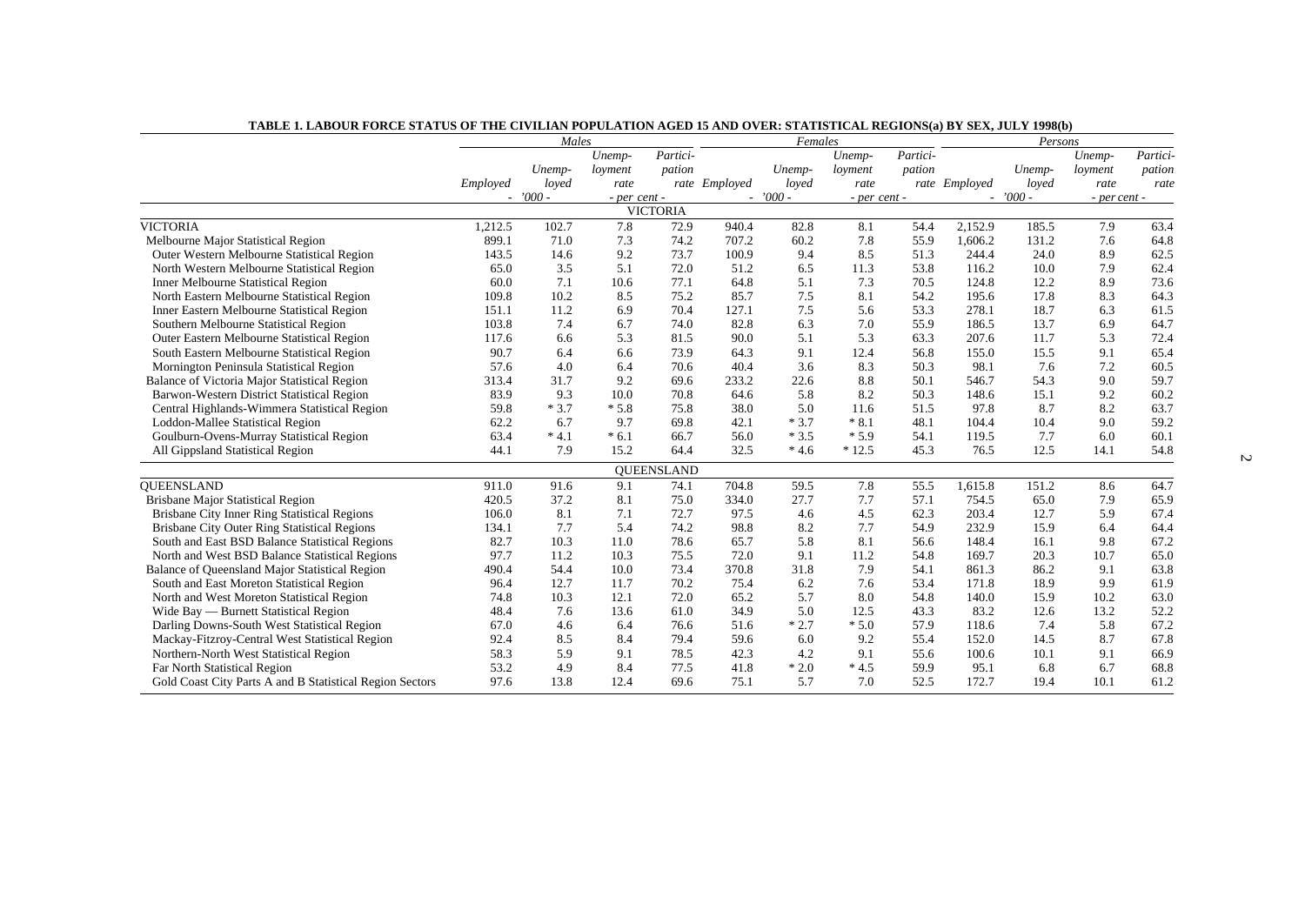|                                                       | Males                                                                   |           |                              | Females                |               |           |                  | Persons  |               |           |              |          |
|-------------------------------------------------------|-------------------------------------------------------------------------|-----------|------------------------------|------------------------|---------------|-----------|------------------|----------|---------------|-----------|--------------|----------|
|                                                       |                                                                         |           | Unemp-                       | Partici-               |               |           | Unemp-           | Partici- |               |           | Unemp-       | Partici- |
|                                                       |                                                                         | Unemp-    | loyment                      | pation                 |               | Unemp-    | loyment          | pation   |               | Unemp-    | loyment      | pation   |
|                                                       | Employed                                                                | loved     | rate                         |                        | rate Employed | loved     | rate             |          | rate Employed | loved     | rate         | rate     |
|                                                       |                                                                         | $-7000 -$ | - per cent -                 |                        |               | $-7000 -$ | $-$ per cent $-$ |          |               | $-7000 -$ | - per cent - |          |
|                                                       |                                                                         |           |                              | <b>SOUTH AUSTRALIA</b> |               |           |                  |          |               |           |              |          |
| <b>SOUTH AUSTRALIA</b>                                | 366.8                                                                   | 42.6      | 10.4                         | 69.9                   | 273.2         | 26.6      | 8.9              | 49.4     | 640.0         | 69.2      | 9.8          | 59.5     |
| <b>Adelaide Major Statistical Region</b>              | 265.8                                                                   | 32.3      | 10.8                         | 69.3                   | 208.6         | 19.0      | 8.3              | 50.1     | 474.4         | 51.3      | 9.8          | 59.4     |
| Northern Adelaide Statistical Region                  | 86.4                                                                    | 10.7      | 11.0                         | 72.2                   | 60.8          | 7.9       | 11.5             | 49.9     | 147.3         | 18.6      | 11.2         | 60.9     |
| Western Adelaide Statistical Region                   | 43.8                                                                    | 7.1       | 14.0                         | 60.9                   | 39.2          | 3.4       | 7.9              | 49.1     | 83.1          | 10.5      | 11.2         | 54.9     |
| Eastern Adelaide Statistical Region                   | 57.0                                                                    | 4.7       | 7.7                          | 68.2                   | 44.5          | 2.3       | 4.9              | 47.0     | 101.5         | 7.0       | 6.5          | 57.1     |
| Southern Adelaide Statistical Region                  | 78.5                                                                    | 9.7       | 11.0                         | 72.7                   | 64.1          | 5.4       | 7.8              | 53.4     | 142.6         | 15.2      | 9.6          | 62.7     |
| Balance of South Australia Major Statistical Region   | 101.0                                                                   | 10.3      | 9.3                          | 71.5                   | 64.6          | 7.6       | 10.5             | 47.4     | 165.6         | 17.9      | 9.8          | 59.6     |
| Northern and Western SA Statistical Region            | 34.8                                                                    | 4.4       | 11.1                         | 66.8                   | 25.9          | 2.4       | 8.4              | 49.4     | 60.8          | 6.8       | 10.0         | 58.2     |
| Southern and Eastern SA Statistical Region            | 66.2                                                                    | 6.0       | 8.2                          | 74.4                   | 38.7          | 5.2       | 11.9             | 46.2     | 104.9         | 11.2      | 9.6          | 60.4     |
|                                                       |                                                                         |           | <b>WESTERN AUSTRALIA</b>     |                        |               |           |                  |          |               |           |              |          |
| <b>WESTERN AUSTRALIA</b>                              | 501.4                                                                   | 40.5      | 7.5                          | 76.1                   | 388.0         | 25.1      | 6.1              | 57.5     | 889.4         | 65.6      | 6.9          | 66.8     |
| Perth Major Statistical Region                        | 361.3                                                                   | 29.4      | 7.5                          | 75.4                   | 288.5         | 19.9      | 6.4              | 57.2     | 649.9         | 49.2      | 7.0          | 66.2     |
| Central Metropolitan Statistical Region               | 26.9                                                                    | 3.1       | 10.4                         | 69.9                   | 22.7          | $*0.8$    | $*3.2$           | 57.0     | 49.5          | 3.9       | 7.3          | 63.6     |
| East Metropolitan Statistical Region                  | 59.1                                                                    | 4.6       | 7.3                          | 73.9                   | 45.0          | 3.1       | 6.4              | 54.5     | 104.1         | 7.7       | 6.9          | 64.1     |
| North Metropolitan Statistical Region                 | 116.5                                                                   | 9.2       | 7.3                          | 77.9                   | 98.2          | 5.9       | 5.6              | 60.7     | 214.7         | 15.0      | 6.5          | 69.0     |
| South West Metropolitan Statistical Region            | 73.0                                                                    | 6.3       | 7.9                          | 76.4                   | 55.2          | 4.9       | 8.1              | 54.3     | 128.2         | 11.1      | 8.0          | 65.0     |
| South East Metropolitan Statistical Region            | 85.8                                                                    | 6.2       | 6.7                          | 74.4                   | 67.5          | 5.3       | 7.3              | 57.1     | 153.3         | 11.4      | 6.9          | 65.6     |
| Balance of Western Australia Major Statistical Region | 140.1                                                                   | 11.2      | 7.4                          | 77.8                   | 99.5          | 5.2       | 4.9              | 58.3     | 239.6         | 16.3      | 6.4          | 68.5     |
| Lower Western WA Statistical Region                   | 65.2                                                                    | 4.8       | 6.8                          | 74.9                   | 46.0          | 3.3       | 6.8              | 52.1     | 111.2         | 8.1       | 6.8          | 63.4     |
| Remainder — Balance WA Statistical Region             | 74.9                                                                    | 6.4       | 7.9                          | 80.5                   | 53.5          | $*1.8$    | $*3.3$           | 65.2     | 128.4         | 8.2       | 6.0          | 73.5     |
|                                                       |                                                                         |           |                              | <b>TASMANIA</b>        |               |           |                  |          |               |           |              |          |
| <b>TASMANIA</b>                                       | 107.9                                                                   | 15.9      | 12.8                         | 68.3                   | 86.0          | 7.2       | 7.7              | 49.7     | 194.0         | 23.1      | 10.6         | 58.9     |
| Greater Hobart-Southern Statistical Region Sector     | 52.8                                                                    | 6.6       | 11.1                         | 67.5                   | 44.0          | 2.8       | 6.0              | 51.5     | 96.8          | 9.4       | 8.9          | 59.4     |
| <b>Greater Hobart Statistical Division</b>            | 44.7                                                                    | 5.7       | 11.4                         | 67.6                   | 38.6          | 2.1       | 5.2              | 51.5     | 83.3          | 7.9       | 8.6          | 59.3     |
| Northern Statistical Region Sector                    | 30.0                                                                    | 5.6       | 15.6                         | 70.6                   | 23.8          | 2.9       | 10.9             | 50.0     | 53.8          | 8.5       | 13.6         | 60.0     |
| Mersey-Lyell Statistical Region Sector                | 25.1                                                                    | 3.7       | 13.0                         | 67.5                   | 18.3          | 1.4       | 7.2              | 45.7     | 43.4          | 5.2       | 10.7         | 56.6     |
|                                                       |                                                                         |           | NORTHERN TERRITORY           |                        |               |           |                  |          |               |           |              |          |
| NORTHERN TERRITORY                                    | 49.5                                                                    | 3.5       | 6.6                          | 78.3                   | 39.7          | $*1.0$    | $*2.5$           | 62.4     | 89.3          | 4.5       | 4.8          | 70.5     |
|                                                       | AUSTRALIAN CAPITAL TERRITORY AND SOUTH EASTERN (NSW) STATISTICAL REGION |           |                              |                        |               |           |                  |          |               |           |              |          |
| AUSTRALIAN CAPITAL TERRITORY AND SOUTH                |                                                                         |           |                              |                        |               |           |                  |          |               |           |              |          |
| EASTERN STATISTICAL REGION(c)                         | 135.9                                                                   | 9.3       | 6.4                          | 75.4                   | 114.0         | 6.8       | 5.6              | 62.5     | 249.9         | 16.1      | 6.1          | 68.9     |
|                                                       |                                                                         |           | AUSTRALIAN CAPITAL TERRITORY |                        |               |           |                  |          |               |           |              |          |
| AUSTRALIAN CAPITAL TERRITORY                          | 84.9                                                                    | 7.6       | 8.2                          | 79.9                   | 75.9          | 4.3       | 5.3              | 67.0     | 160.8         | 11.8      | 6.9          | 73.3     |
|                                                       |                                                                         |           |                              |                        |               |           |                  |          |               |           |              |          |
|                                                       |                                                                         |           |                              | <b>AUSTRALIA</b>       |               |           |                  |          |               |           |              |          |
| <b>AUSTRALIA</b>                                      | 4,873.4                                                                 | 432.7     | 8.2                          | 72.9                   | 3,763.3       | 295.1     | 7.3              | 54.1     | 8,636.8       | 727.8     | 7.8          | 63.4     |

### **TABLE 1. LABOUR FORCE STATUS OF THE CIVILIAN POPULATION AGED 15 AND OVER: STATISTICAL REGIONS(a) BY SEX, JULY 1998(b)**

(a) As part of the redesign of Labour Force Survey sample, a number of changes have been made to Labour Force Statistical Regions. These changes may result in a break in series for some regions. See Information Paper: Regi Labour Force Statistics (6262.0). (b) For definitions, and information about scope and standard errors of these estimates, see the latest issue of the monthly publication Labour Force, Australia (6203.0). (c) Estimates for SR are not published separately. Data for the South Eastern SR are included in the ACT & South Eastern SR and in the Illawarra & South Eastern SR.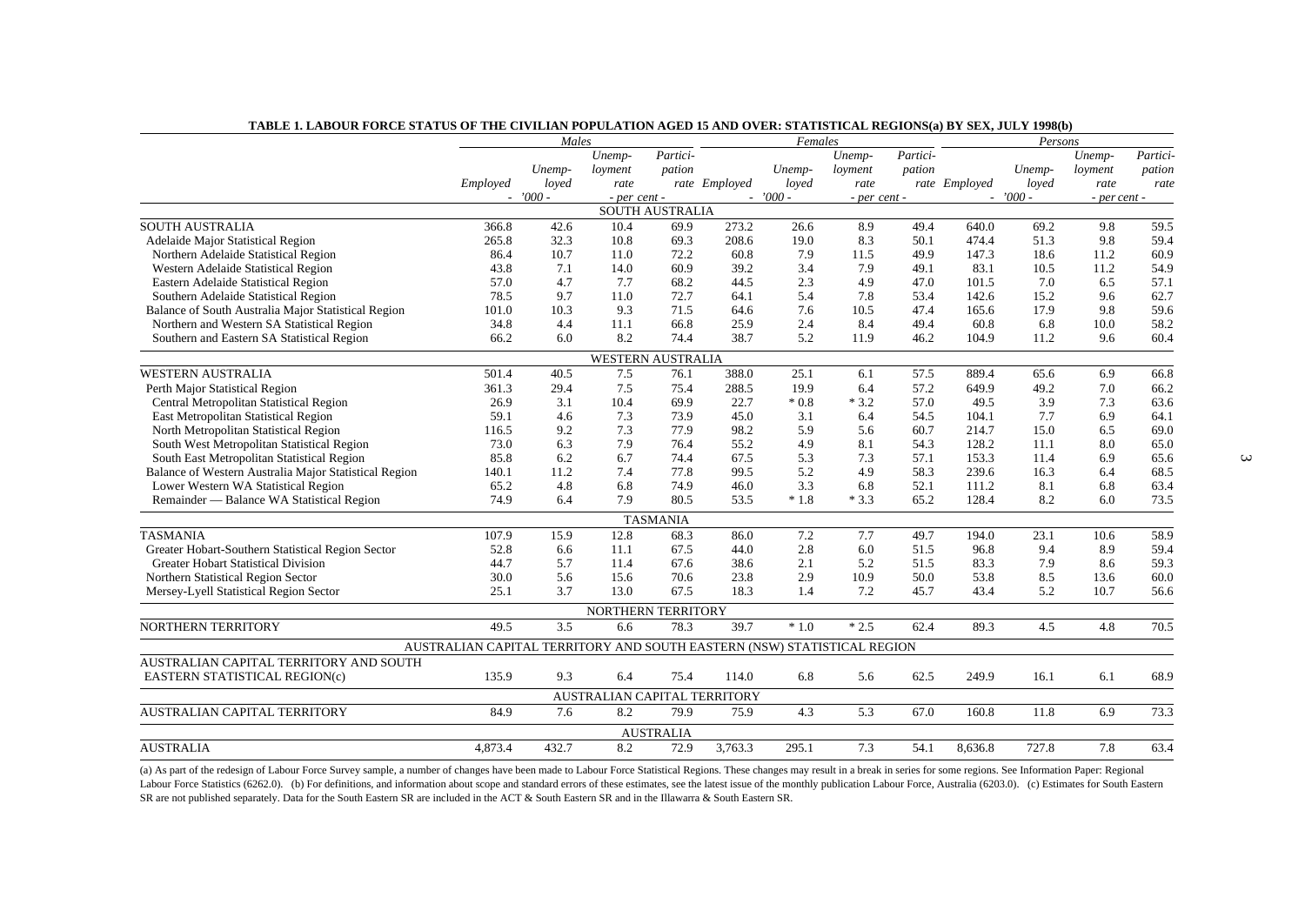|                     |                                                    |              |                |              |                               | TABLE 2. LONG-TERM UNEMPLOYMENT |                |                  |                |                    |                               |              |
|---------------------|----------------------------------------------------|--------------|----------------|--------------|-------------------------------|---------------------------------|----------------|------------------|----------------|--------------------|-------------------------------|--------------|
|                     |                                                    |              |                |              | Long-term unemployment        |                                 |                |                  |                |                    | Long-term unemployment        |              |
|                     | Unemployed<br>Unemployed<br>52 weeks and under 104 |              |                |              |                               |                                 |                |                  |                | as a proportion of |                               |              |
|                     | Males                                              | Females      | Persons        | Males        | 104 weeks and over<br>Females | Persons                         | Males          | Total<br>Females | Persons        | Males              | total unemployment<br>Females | Persons      |
| Month               |                                                    |              |                |              | $-7000-$                      |                                 |                |                  |                |                    | per cent                      |              |
|                     |                                                    |              |                |              | ORIGINAL                      |                                 |                |                  |                |                    |                               |              |
| $1997 -$            |                                                    |              |                |              |                               |                                 |                |                  |                |                    |                               |              |
| May                 | 72.4                                               | 38.4         | 110.8          | 80.6         | 46.8                          | 127.4                           | 153.0          | 85.2             | 238.2          | 33.4               | 25.5                          | 30.1         |
| June                | 69.1                                               | 39.6         | 108.7          | 84.3         | 46.2                          | 130.5                           | 153.4          | 85.9             | 239.3          | 35.1               | 27.3                          | 31.9         |
| July                | 73.3                                               | 39.1         | 112.4          | 78.9         | 44.7                          | 123.6                           | 152.2          | 83.8             | 236.0          | 34.0               | 27.6                          | 31.4         |
| August              | 65.6                                               | 39.9         | 105.5          | 82.6         | 47.2                          | 129.8                           | 148.2          | 87.1             | 235.3          | 33.1               | 27.5                          | 30.8         |
| September           | 74.6                                               | 41.8         | 116.4          | 97.4         | 54.0                          | 151.4                           | 172.0          | 95.8             | 267.8          | 36.6               | 29.6                          | 33.8         |
| October             | 67.9                                               | 39.6         | 107.5          | 90.1         | 49.1                          | 139.2                           | 158.0          | 88.7             | 246.7          | 37.0               | 28.6                          | 33.5         |
| November            | 78.2                                               | 43.9         | 122.1          | 86.1         | 40.0                          | 126.1                           | 164.3          | 83.9             | 248.2          | 37.6               | 28.0                          | 33.7         |
| December            | 78.4                                               | 44.7         | 123.2          | 85.7         | 41.2                          | 126.9                           | 164.2          | 85.9             | 250.1          | 36.8               | 27.1                          | 32.7         |
| $1998-$             |                                                    |              |                |              |                               |                                 |                |                  |                |                    |                               |              |
| January             | 72.1                                               | 42.0         | 114.1          | 84.9         | 39.2                          | 124.1                           | 157.0          | 81.2             | 238.3          | 32.9               | 24.0                          | 29.2         |
| February            | 74.2                                               | 47.5         | 121.7          | 94.1         | 47.9                          | 142.0                           | 168.3          | 95.4             | 263.7          | 34.9               | 26.5                          | 31.3         |
| March               | 69.3                                               | 38.7         | 108.1          | 93.4         | 45.2                          | 138.6                           | 162.7          | 83.9             | 246.6          | 35.4               | 24.5                          | 30.8         |
| April               | 65.0                                               | 41.9         | 106.9          | 85.4         | 43.6                          | 129.1                           | 150.4          | 85.6             | 236.0          | 36.0               | 26.9                          | 32.0         |
| May                 | 62.5                                               | 38.0         | 100.6          | 83.9         | 47.0                          | 130.9                           | 146.4          | 85.0             | 231.4          | 33.8               | 27.9                          | 31.3         |
| June                | 60.5                                               | 35.9         | 96.4           | 83.4         | 44.6                          | 127.9                           | 143.9          | 80.4             | 224.4          | 33.3               | 26.5                          | 30.5         |
| July                | 63.9                                               | 40.1         | 103.9          | 89.0         | 46.0                          | 135.0                           | 152.9          | 86.0             | 238.9          | 35.3               | 29.2                          | 32.8         |
|                     |                                                    |              |                |              |                               | SEASONALLY ADJUSTED             |                |                  |                |                    |                               |              |
|                     |                                                    |              |                |              |                               |                                 |                |                  |                |                    |                               |              |
| $1997 -$            |                                                    |              |                |              |                               |                                 |                |                  |                |                    |                               |              |
| May                 | 72.0                                               | 39.8         | 111.7          | 82.0         | 48.2                          | 130.2                           | 153.9          | 88.0             | 241.9          | 33.2               | 25.5                          | 29.9         |
| June                | 71.9                                               | 43.8         | 115.7          | 86.0         | 47.7                          | 133.6                           | 157.9          | 91.5             | 249.3          | 34.9               | 27.6                          | 31.8         |
| July                | 74.0<br>70.4                                       | 41.5         | 115.5          | 84.5         | 47.5<br>47.5                  | 132.0                           | 158.5<br>157.7 | 89.0             | 247.5          | 33.4<br>34.1       | 27.3                          | 30.9<br>31.1 |
| August<br>September | 72.9                                               | 42.8<br>41.0 | 113.2<br>113.8 | 87.3<br>95.7 | 52.7                          | 134.8<br>148.4                  | 168.6          | 90.3<br>93.7     | 248.1<br>262.2 | 36.3               | 27.0<br>29.0                  | 33.3         |
| October             | 69.2                                               | 39.5         | 108.8          | 94.4         | 47.0                          | 141.4                           | 163.6          | 86.5             | 250.1          | 36.3               | 26.8                          | 32.3         |
| November            | 75.2                                               | 42.9         | 118.1          | 87.9         | 39.1                          | 127.0                           | 163.1          | 82.0             | 245.1          | 35.6               | 25.6                          | 31.5         |
| December            | 79.4                                               | 44.9         | 124.3          | 84.9         | 42.9                          | 127.8                           | 164.3          | 87.8             | 252.1          | 36.9               | 27.8                          | 33.1         |
|                     |                                                    |              |                |              |                               |                                 |                |                  |                |                    |                               |              |
| $1998 -$            |                                                    |              |                |              |                               |                                 |                |                  |                |                    |                               |              |
| January             | 71.2                                               | 41.2         | 112.4          | 82.9         | 42.0                          | 124.9                           | 154.1          | 83.2             | 237.3          | 35.5               | 25.9                          | 31.4         |
| February            | 70.3                                               | 40.6         | 111.0          | 87.1         | 42.9                          | 129.9                           | 157.4          | 83.5             | 240.9          | 35.4               | 27.2                          | 32.1         |
| March               | 67.0                                               | 36.0         | 103.0          | 86.3         | 43.9                          | 130.2                           | 153.3          | 79.9             | 233.2          | 34.7               | 25.1                          | 30.7         |
| April               | 66.7                                               | 44.3<br>39.5 | 110.9          | 84.9         | 43.8<br>48.6                  | 128.6<br>133.9                  | 151.5<br>147.5 | 88.0             | 239.6<br>235.6 | 35.9<br>33.6       | 28.0                          | 32.5<br>31.3 |
| May                 | 62.2                                               |              | 101.7<br>102.9 | 85.4         | 46.0                          | 131.1                           | 148.3          | 88.1             |                | 33.1               | 28.0                          |              |
| June<br>July        | 63.3<br>64.3                                       | 39.6<br>42.4 | 106.7          | 85.0<br>95.5 | 49.0                          | 144.5                           | 159.8          | 85.7<br>91.4     | 234.0<br>251.2 | 34.8               | 26.8<br>28.7                  | 30.5<br>32.3 |
|                     |                                                    |              |                |              | <b>TREND SERIES</b>           |                                 |                |                  |                |                    |                               |              |
|                     |                                                    |              |                |              |                               |                                 |                |                  |                |                    |                               |              |
| $1997 -$            |                                                    |              |                |              |                               |                                 |                |                  |                |                    |                               |              |
| May                 | 70.7                                               | 41.9         | 112.6          | 82.3         | 49.2                          | 131.5                           | 153.0          | 91.1             | 244.0          | 32.9               | 27.2                          | 30.5         |
| June                | 71.4                                               | 41.9         | 113.3          | 84.6         | 49.0                          | 133.6                           | 156.1          | 90.9             | 246.9          | 33.6               | 27.2                          | 30.9         |
| July                | 71.9                                               | 41.8         | 113.7          | 87.4         | 48.8                          | 136.1                           | 159.3          | 90.6             | 249.8          | 34.3               | 27.3                          | 31.4         |
| August              | 72.3                                               | 41.8         | 114.1          | 89.6         | 48.2                          | 137.8                           | 161.9          | 90.0             | 251.9          | 35.0               | 27.4                          | 31.8         |
| September           | 72.9                                               | 41.9         | 114.8          | 90.7         | 47.2                          | 137.9                           | 163.6          | 89.1             | 252.7          | 35.5               | 27.4                          | 32.2         |
| October             | 73.5                                               | 42.1         | 115.5          | 90.4         | 45.7                          | 136.2                           | 163.9          | 87.8             | 251.7          | 35.9               | 27.2                          | 32.3         |
| November            | 73.9                                               | 42.0         | 115.9          | 89.3         | 44.1                          | 133.4                           | 163.2          | 86.1             | 249.3          | 36.1               | 26.9                          | 32.3         |
| December            | 73.7                                               | 41.8         | 115.5          | 87.6         | 42.8                          | 130.4                           | 161.4          | 84.5             | 245.9          | 36.1               | 26.6                          | 32.2         |
| $1998 -$            |                                                    |              |                |              |                               |                                 |                |                  |                |                    |                               |              |
| January r           | 72.6                                               | 41.4         | 114.1          | 85.9         | 42.2                          | 128.0                           | 158.5          | 83.6             | 242.1          | 35.9               | 26.5                          | 32.0         |
| February r          | 70.6                                               | 40.9         | 111.5          | 84.8         | 42.6                          | 127.4                           | 155.5          | 83.5             | 238.9          | 35.5               | 26.5                          | 31.7         |
| March r             | 68.2                                               | 40.5         | 108.6          | 84.9         | 43.8                          | 128.7                           | 153.1          | 84.2             | 237.4          | 35.1               | 26.7                          | 31.6         |
| April r             | 66.0                                               | 40.2         | 106.2          | 85.8         | 45.1                          | 130.9                           | 151.8          | 85.4             | 237.1          | 34.7               | 27.1                          | 31.5         |
| May r               | 64.3                                               | 40.4         | 104.7          | 86.9         | 46.2                          | 133.2                           | 151.3          | 86.6             | 237.9          | 34.3               | 27.4                          | 31.4         |
| June r              | 63.2                                               | 40.6         | 103.8          | 88.2         | 47.2                          | 135.4                           | 151.4          | 87.8             | 239.2          | 34.1               | 27.7                          | 31.4         |
| July                | 62.7                                               | 41.1         | 103.8          | 89.6         | 48.2                          | 137.8                           | 152.3          | 89.3             | 241.6          | 33.9               | 28.1                          | 31.5         |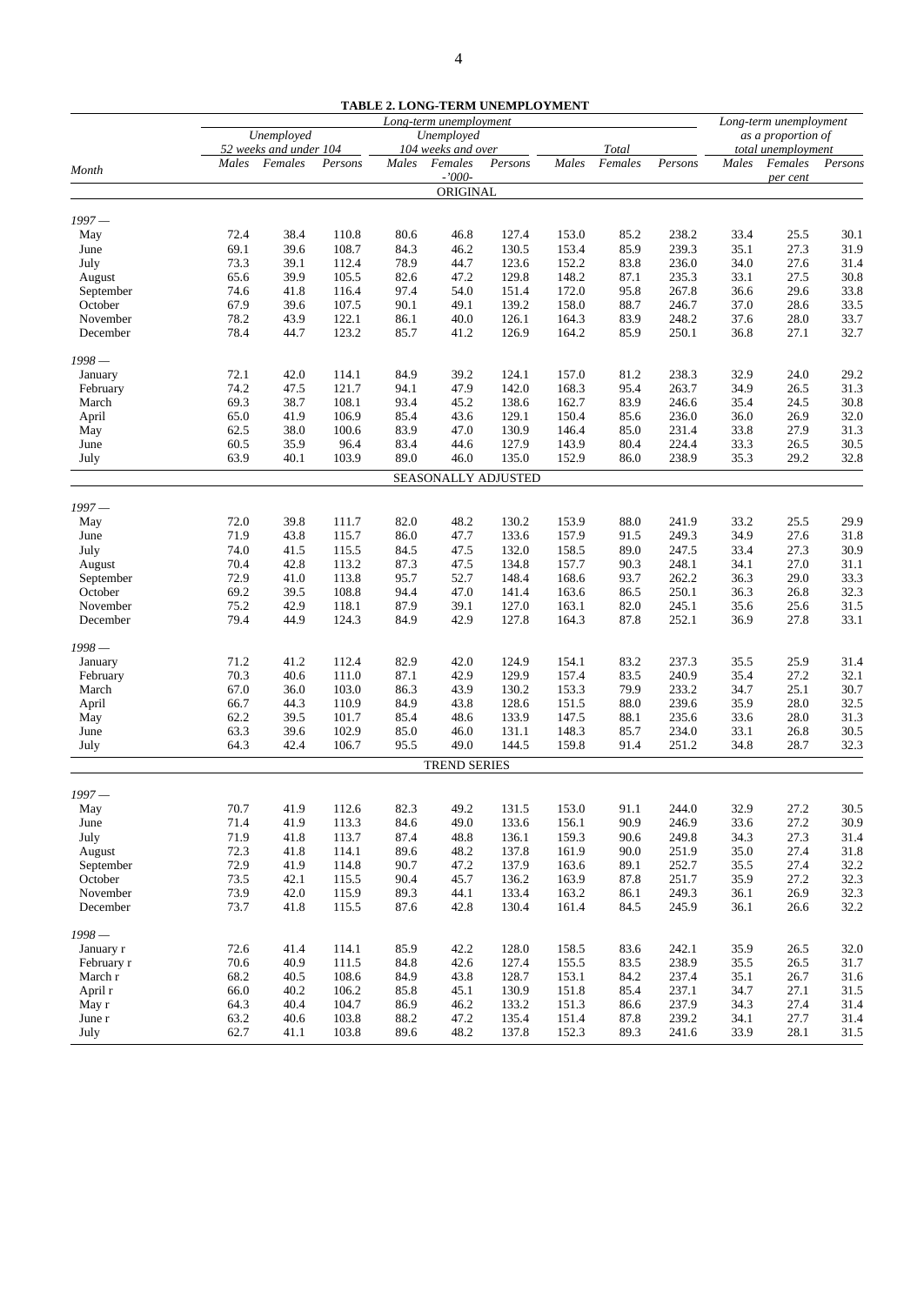#### **TABLE 3. DURATION OF UNEMPLOYMENT, STATES AND TERRITORIES, JULY 1998**

|                                     |                | (2000)         |                      |        |                       |
|-------------------------------------|----------------|----------------|----------------------|--------|-----------------------|
|                                     |                |                | Long-term unemployed |        | Long-term             |
| State or                            |                | Unemployed     | Unemployed           |        | unemployment as       |
| Territory                           | Unemployed     | 52 weeks and   | 104 weeks            |        | a proportion of total |
|                                     | under 52 weeks | under 104      | and over             | Total  | unemployment          |
|                                     |                | <b>MALES</b>   |                      |        |                       |
| New South Wales                     | 79.5           | 19.4           | 29.3                 | 48.7   | 38.0                  |
| Victoria                            | 66.6           | 15.6           | 20.6                 | 36.2   | 35.2                  |
| Oueensland                          | 63.4           | 11.0           | 17.2                 | 28.3   | 30.9                  |
| South Australia                     | 23.7           | 8.8            | 10.2                 | 19.0   | 44.5                  |
| Western Australia                   | 29.9           | 4.5            | 6.2                  | 10.6   | 26.3                  |
| Tasmania                            | 9.0            | 3.0            | 3.9                  | 6.9    | 43.3                  |
| Northern Territory                  | 2.7            | $*0.3$         | $*0.5$               | $*0.8$ | $*22.7$               |
| <b>Australian Capital Territory</b> | 5.2            | 1.2            | 1.1                  | 2.4    | 31.5                  |
| Australia                           | 279.8          | 63.9           | 89.0                 | 152.9  | 35.3                  |
|                                     |                | <b>FEMALES</b> |                      |        |                       |
| New South Wales                     | 61.4           | 12.3           | 15.1                 | 27.3   | 30.8                  |
| Victoria                            | 58.3           | 10.6           | 13.9                 | 24.5   | 29.6                  |
| Queensland                          | 42.4           | 9.6            | 7.6                  | 17.1   | 28.8                  |
| South Australia                     | 18.5           | 3.7            | 4.4                  | 8.1    | 30.4                  |
| Western Australia                   | 20.2           | $*2.1$         | $*2.7$               | 4.8    | 19.3                  |
| Tasmania                            | 4.5            | 1.4            | 1.3                  | 2.7    | 37.6                  |
| Northern Territory                  | $*0.8$         | $*0.0$         | $*0.2$               | $*0.2$ | $*18.6$               |
| <b>Australian Capital Territory</b> | 3.0            | $*0.4$         | $*0.8$               | 1.3    | 29.5                  |
| Australia                           | 209.1          | 40.1           | 46.0                 | 86.0   | 29.2                  |
|                                     |                | <b>PERSONS</b> |                      |        |                       |
| New South Wales                     | 140.9          | 31.7           | 44.3                 | 76.0   | 35.1                  |
| Victoria                            | 124.8          | 26.3           | 34.5                 | 60.7   | 32.7                  |
| Queensland                          | 105.8          | 20.6           | 24.8                 | 45.4   | 30.0                  |
| South Australia                     | 42.1           | 12.4           | 14.6                 | 27.0   | 39.1                  |
| Western Australia                   | 50.1           | 6.6            | 8.9                  | 15.5   | 23.6                  |
| Tasmania                            | 13.5           | 4.4            | 5.2                  | 9.6    | 41.5                  |
| Northern Territory                  | 3.5            | $*0.3$         | $*0.7$               | $*1.0$ | $*21.7$               |
| <b>Australian Capital Territory</b> | 8.2            | 1.7            | 2.0                  | 3.6    | 30.8                  |
| <b>Australia</b>                    | 488.9          | 103.9          | 135.0                | 238.9  | 32.8                  |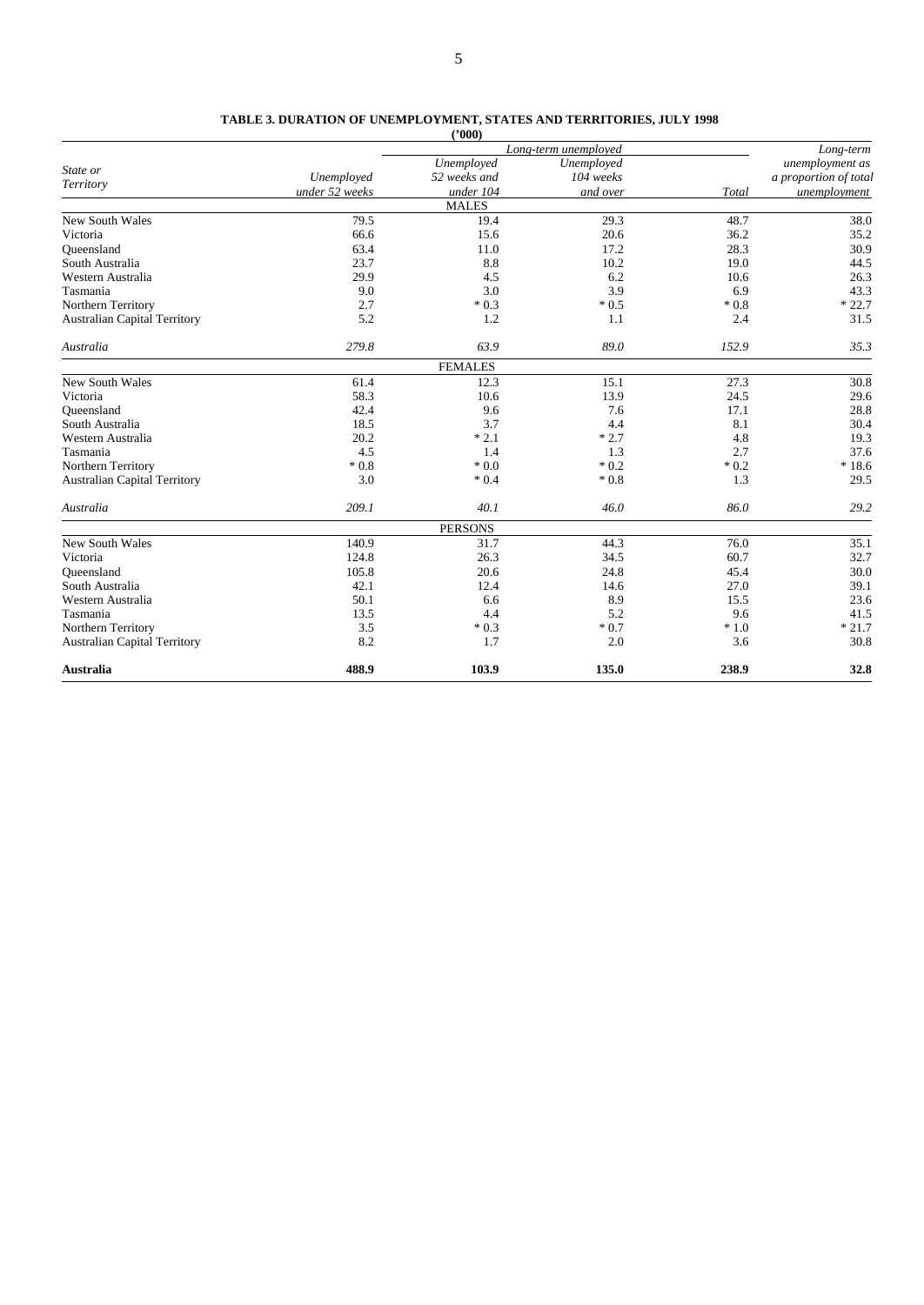## **NOTES**

| <b>INTRODUCTION</b>                  | 1 This report contains selected final labour force estimates derived from the Labour<br>Force Survey component of the Monthly Population Survey. More detailed estimates<br>will be published in <i>Labour Force</i> , <i>Australia</i> (cat. no. 6203.0), due for release at the<br>end of the month.                                                                                                                                                                                                                                                                                                                  |
|--------------------------------------|-------------------------------------------------------------------------------------------------------------------------------------------------------------------------------------------------------------------------------------------------------------------------------------------------------------------------------------------------------------------------------------------------------------------------------------------------------------------------------------------------------------------------------------------------------------------------------------------------------------------------|
| <b>REGIONAL</b><br><b>ESTIMATES</b>  | 2 This report contains original (unadjusted) estimates of employed persons and<br>unemployed persons for Labour Force Statistical Regions. Historically, these series<br>have shown a high degree of variability which is inherent in data from the Labour Force<br>Survey relating to small labour markets. Care should therefore be taken in the<br>interpretation of regional estimates, particularly in month to month movements.                                                                                                                                                                                   |
|                                      | 3 The Labour Force Survey is designed primarily to produce reliable National and<br>State estimates. While estimates for regions are components of corresponding<br>estimates at the State level, independent population benchmarks are not applied at the<br>Statistical Region level. Therefore, while Statistical Region estimates will add to the<br>State total, they will show less stability than for similar estimates at the State level. In<br>addition estimates (particularly estimates of unemployment), being considerably lower<br>than State estimates, are subject to higher relative standard errors. |
|                                      | 4 Regional boundaries are regularly changed to adhere to the boundaries defined in the<br>Australian Standard Geographical Classification (ASGC). These changes are made<br>every 5 years, with the most recent changes being effective from September 1997.<br>Further details about changes to dissemination regions can be found in <i>Information</i><br>Paper: Regional Labour Force Statistics (cat. no. 6262.0).                                                                                                                                                                                                 |
| <b>INDUSTRY</b>                      | 5 From August 1994, Labour Force Survey industry data are classified according to the<br>Australian and New Zealand Standard Industrial Classification (ANZSIC), a detailed<br>description of which appears in Australian and New Zealand Standard Industrial<br>Classification 1993 (cat. no. 1292.0). ANZSIC classifies businesses according to their<br>economic activities in a structure consisting of 4 levels (Division, Subdivision, Group<br>and Class). Labour Force Survey data are coded to the Group level.                                                                                                |
| <b>STANDARD</b><br><b>ERRORS</b>     | 6 Standard errors of the estimates in this report for the States, Territories and Australia<br>can be determined by using the methods described in the Technical Notes in Labour<br>Force, Australia (cat. no. 6203.0). Statistical Region standard errors are available upon<br>request from Matthew Paull on Canberra (02) 6252 6525 or from any ABS State office.                                                                                                                                                                                                                                                    |
|                                      | 7 Very small estimates are subject to high standard errors (relative to the size of the<br>estimate) which can detract seriously from their value for most general uses. Where<br>estimates and percentages have relative standard errors greater than 25%, they have<br>been identified by an asterisk (e.g. *1.0) to indicate that they are subject to high<br>standard errors and should be used with caution.                                                                                                                                                                                                       |
| <b>SYMBOLS</b>                       | $\ast$<br>subject to sampling variability too high for most practical uses.<br>revised. For trend estimates, the most recent estimates are provisional and<br>r<br>subject to revision.                                                                                                                                                                                                                                                                                                                                                                                                                                 |
| <b>FURTHER</b><br><b>INFORMATION</b> | 8 For further explanatory information about statistics in this report, please refer to the<br>Explanatory Notes and Technical Notes from Labour Force, Australia (cat. no.<br>$6203.0$ ).                                                                                                                                                                                                                                                                                                                                                                                                                               |